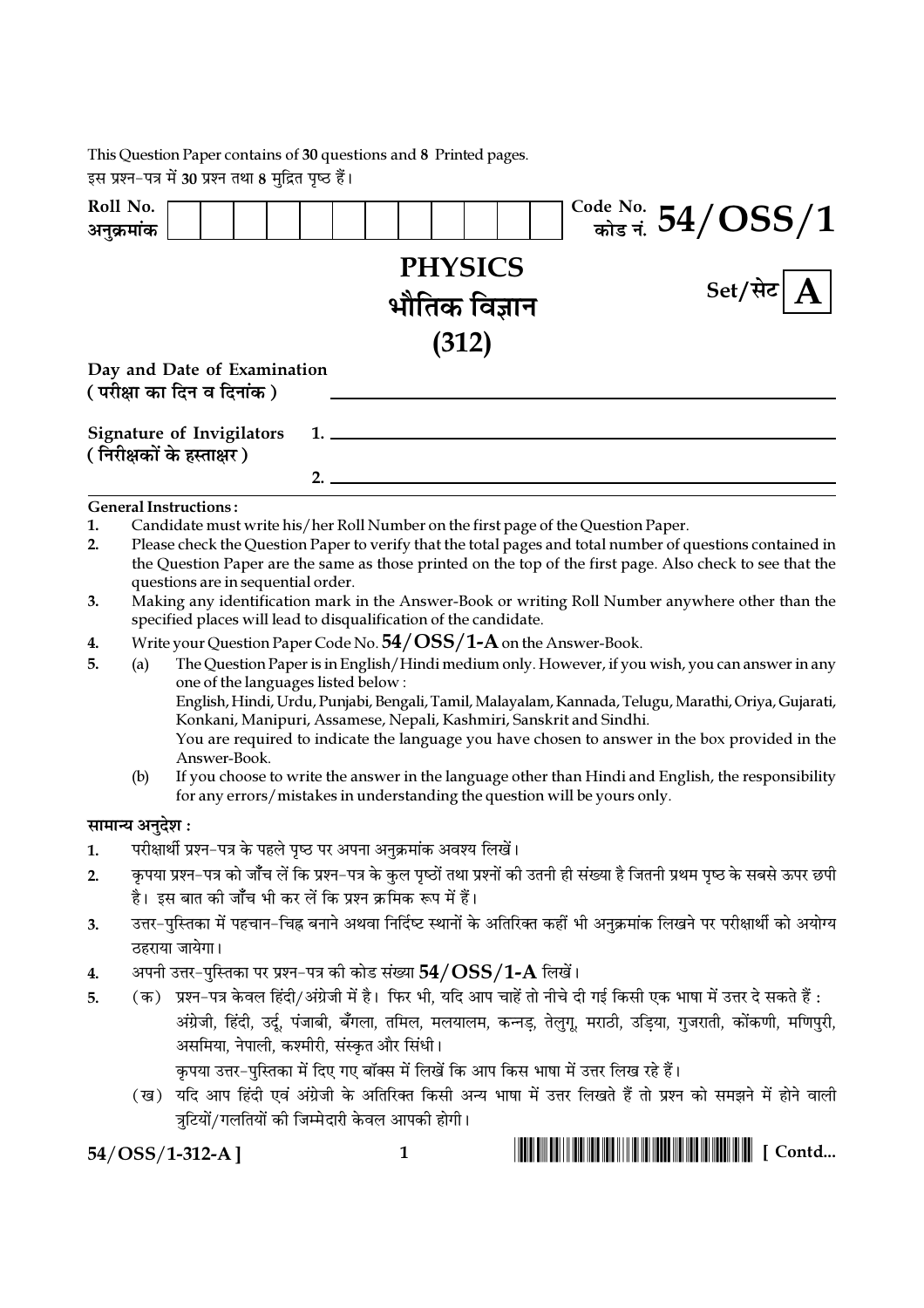## **PHYSICS**

## भौतिक विज्ञान

 $(312)$ 

| Time : $3$ Hours $\vert$ |                                 |                      |                                                                                                                                                |                                 | [ Maximum Marks : 80                                                                                                                                                                                                                                                                                          |   |  |
|--------------------------|---------------------------------|----------------------|------------------------------------------------------------------------------------------------------------------------------------------------|---------------------------------|---------------------------------------------------------------------------------------------------------------------------------------------------------------------------------------------------------------------------------------------------------------------------------------------------------------|---|--|
| समय : 3 घण्टे ]          |                                 |                      |                                                                                                                                                |                                 | [ पूर्णांक : 80                                                                                                                                                                                                                                                                                               |   |  |
| Note:                    |                                 | (i)<br>(ii)<br>(iii) | All questions are compulsory.<br>Marks allotted are indicated against each question.<br>multiple-choice questions.                             |                                 | Each question from Question No. 1 to 10 has four alternatives $-$ (A), (B), (C)<br>and (D) out of which one is most appropriate. Choose the correct answer<br>among the four alternatives and write it in your answer-book against the<br>Number of the question. No separate time is allotted for attempting |   |  |
| निर्देश :                |                                 | (i)<br>(ii)<br>(iii) | सभी प्रश्न अनिवार्य हैं।<br>प्रत्येक प्रश्न के सामने अंक दर्शाये गये है।                                                                       |                                 | प्रश्न क्रमांक 1 से 10 में प्रत्येक प्रश्न में चार विकल्प - (A), (B), (C) और (D) दिये गये है,<br>जिनमें एक सही है।  चारों विकल्पों में से सही उत्तर चुनिये तथा अपनी उत्तर-पुस्तिका में प्रश्न<br>क्रमांक के सामने लिखिये। बहुवैकल्पिक प्रश्नों के लिए अतिरिक्त समय नहीं दिया जायेगा।                          |   |  |
| 1.                       | (A)<br>(C)<br>(A)               | Pitch<br>तरंगवेग     | Wave velocity<br>निम्नलिखित में कौन-सा संगीतमय ध्वनि का अभिलक्षण <b>नहीं</b> है?                                                               | (B)<br>(D)<br>(B)               | Which one of the following is <b>not</b> a characteristic of musical sound?<br>Loudness<br>Quality<br>प्रबलता                                                                                                                                                                                                 | 1 |  |
| 2.                       | (C)<br>(A)<br>(C)<br>(A)<br>(C) | तारत्त्व             | At 0K, Germanium behaves as ___<br>a conductor<br>an insulator<br>0K पर जर्मेनियम व्यवहार करता है :<br>एक चालक की तरह<br>एक विद्युतरोधी की तरह | (D)<br>(B)<br>(D)<br>(B)<br>(D) | गुणवत्ता<br>an intrinsic semiconductor<br>an extrinsic semiconductor<br>एक नैज अर्धचालक की तरह<br>एक बाह्य अर्धचालक की तरह                                                                                                                                                                                    | 1 |  |
| 54/OSS/1-312-A]          |                                 |                      |                                                                                                                                                | $\overline{2}$                  |                                                                                                                                                                                                                                                                                                               |   |  |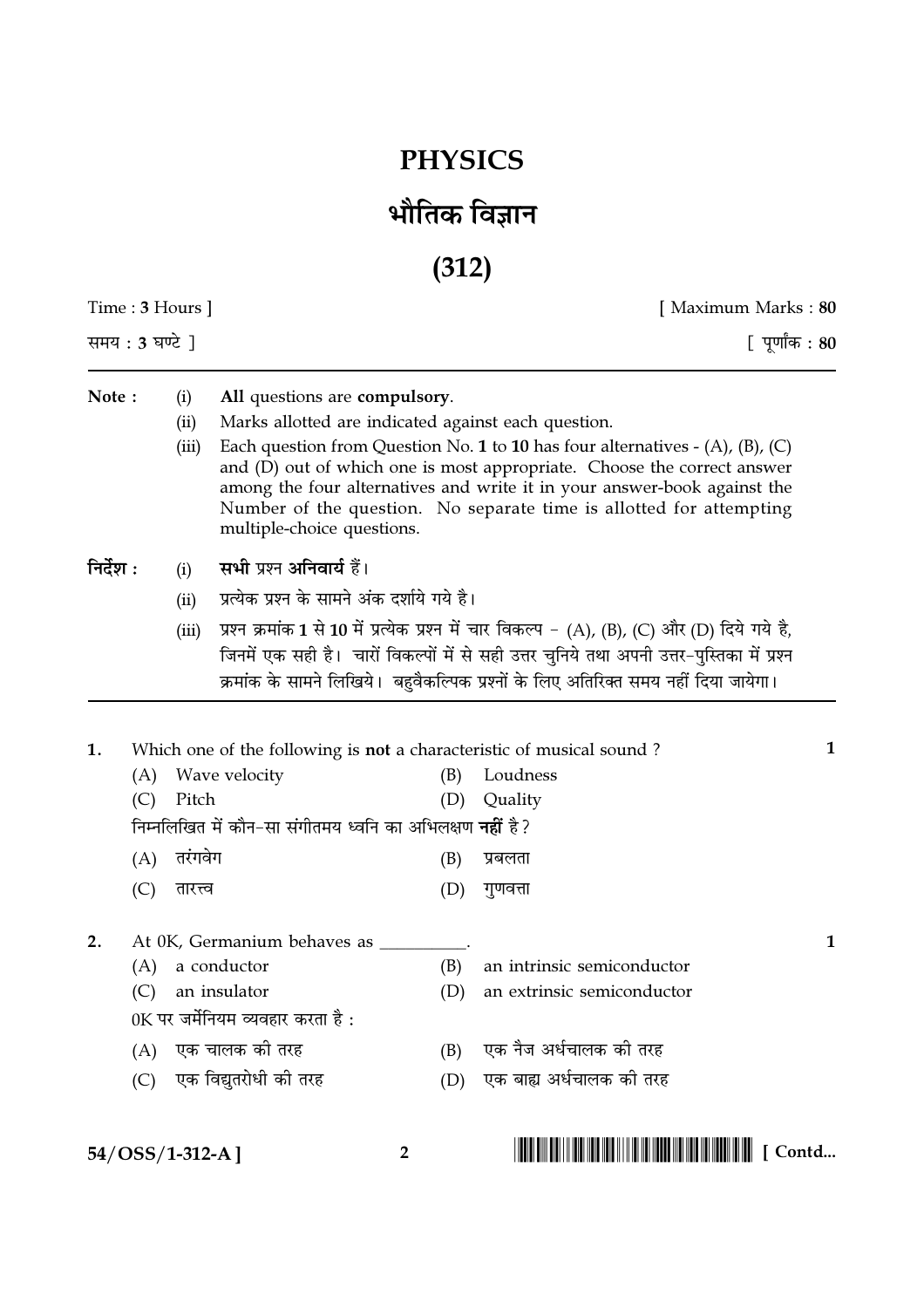| 3. | Which one of the following electromagnetic radiations is most energetic?<br>Ultraviolet radiations<br>(B)<br>(A)<br>X-rays                   |                                                                                                |     |                          |  |  |  |  |
|----|----------------------------------------------------------------------------------------------------------------------------------------------|------------------------------------------------------------------------------------------------|-----|--------------------------|--|--|--|--|
|    | (C)                                                                                                                                          | Infrared radiations                                                                            | (D) | Light rays               |  |  |  |  |
|    |                                                                                                                                              | निम्नलिखित में कौन-सा विद्युतचुम्बकीय विकिरण सर्वाधिक ऊर्जावान है?                             |     |                          |  |  |  |  |
|    | (A)                                                                                                                                          | पराबैंगनी विकिरण                                                                               | (B) | एक्स किरणें              |  |  |  |  |
|    | (C)                                                                                                                                          | अवरक्त विकिरण                                                                                  |     | (D) प्रकाश किरणें        |  |  |  |  |
| 4. | When the space between the plates of a capacitor having air is filled with a material of<br>dielectric constant 6, its capacitance becomes : |                                                                                                |     |                          |  |  |  |  |
|    | (A)                                                                                                                                          | 6 times                                                                                        |     | (B) $\frac{1}{6}$ times  |  |  |  |  |
|    | (C)                                                                                                                                          | 36 times                                                                                       |     | (D) $\frac{1}{36}$ times |  |  |  |  |
|    | जब किसी वायु-युक्त संधारित्र की प्लेटों के बीच के स्थान को 6 परावैद्युतांक के पदार्थ से भरा जाता है तो इसकी<br>धारिता हो जाती है :           |                                                                                                |     |                          |  |  |  |  |
|    |                                                                                                                                              | (A) 6 गुनी                                                                                     |     | (B) $\frac{1}{6}$ गुनी   |  |  |  |  |
|    |                                                                                                                                              | (C) 36 गुनी                                                                                    |     | (D) $\frac{1}{36}$ गुनी  |  |  |  |  |
| 5. |                                                                                                                                              | The number of electrons and neutrons in $^{18}_{8}$ O atom are respectively :                  |     |                          |  |  |  |  |
|    | (A)                                                                                                                                          | 8 and 18                                                                                       | (B) | 8 and 10                 |  |  |  |  |
|    | (C)                                                                                                                                          | 10 and 8                                                                                       | (D) | 10 and 18                |  |  |  |  |
|    |                                                                                                                                              | $^{18}_{8}$ O परमाणु में इलेक्ट्रॉनों और न्यूट्रॉनों की संख्या क्रमश :                         |     |                          |  |  |  |  |
|    | (A)                                                                                                                                          | 8 और 18 है                                                                                     |     | (B) 8 और 10 है           |  |  |  |  |
|    | (C)                                                                                                                                          | $10 \n$ और 8 है                                                                                | (D) | 10 और 18 है              |  |  |  |  |
| 6. | Which one of the following semiconductor devices does not need any reverse bias for<br>1<br>its operation?                                   |                                                                                                |     |                          |  |  |  |  |
|    | (A)                                                                                                                                          | Zener diode                                                                                    | (B) | <b>LED</b>               |  |  |  |  |
|    | (C)                                                                                                                                          | Photodiode                                                                                     | (D) | Solar cell               |  |  |  |  |
|    |                                                                                                                                              | निम्नलिखित में से किस अर्धचालक युक्ति को अपने कार्य निष्पादन के लिए उत्क्रम अभिनति की आवश्यकता |     |                          |  |  |  |  |
|    | <b>नहीं</b> होती ?                                                                                                                           |                                                                                                |     |                          |  |  |  |  |
|    | (A)                                                                                                                                          | जेनर डायोड                                                                                     | (B) | एल.ई.डी.                 |  |  |  |  |
|    | (C)                                                                                                                                          | फोटोडायोड                                                                                      | (D) | सौर सेल                  |  |  |  |  |
|    |                                                                                                                                              |                                                                                                |     |                          |  |  |  |  |

 $54/OSS/1-312-A$ ]

 $3^{\circ}$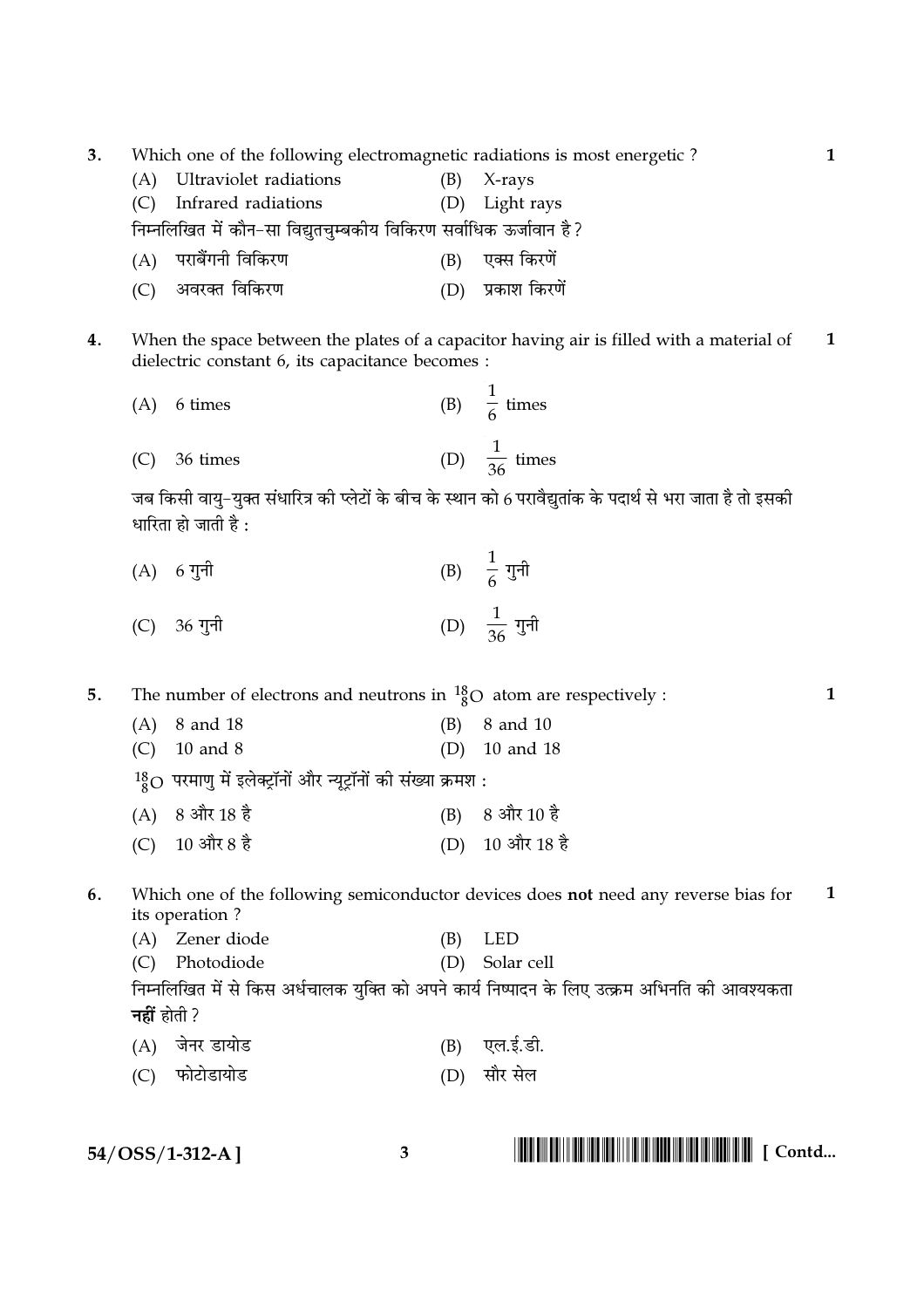$\overline{7}$ . The orientation of an electric dipole in a uniform electric field which corresponds to its  $\mathbf{1}$ stable equilibrium is:

एक समान विद्युत क्षेत्र में रखे विद्युत द्विध्रुव का स्थाई संतुलन के संगत विन्यास है :



 $54/OSS/1-312-A$ ]

8. The reaction responsible for energy generation in the Sun is:  $\mathbf{1}$ (A) a chemical reaction  $(B)$ a controlled fission reaction an uncontrolled fission reaction (D) fusion reaction  $(C)$ सर्य में ऊर्जा जनन के लिए उत्तरदायी अभिक्रिया है : (A) रासायनिक अभिक्रिया नियंत्रित नाभिकीय विखंडन अभिक्रिया  $(B)$ अनियंत्रित नाभिकीय विखंडन अभिक्रिया (D) संलयन अभिक्रिया  $(C)$ 9. The current gain of a transistor in common base configuration is 0.95. Its current gain  $\mathbf{1}$ in common emitter configuration would be : (D)  $\frac{1}{19}$  $(A)$  0.95 95  $(C)$  19  $(B)$ उभयनिष्ठ-आधार विन्यास में किसी ट्रांजिस्टर की धारालब्धि 0.95 है। उभयनिष्ठ उत्सर्जक विन्यास में इसकी धारालब्धि होगी: (D)  $\frac{1}{19}$  $(A)$  0.95  $(B)$ 95  $(C)$ 19 The combination of gates shown below represents : 10.  $\mathbf{1}$  $P$  $\overline{O}$ (A) AND gate (B) OR gate (C) NOT gate (D) NOR gate नीचे दर्शाया गया गेट-संयोजन निरूपित करता है:  $P$  $\overline{O}$ OR गेट (A) AND गेट  $(B)$ (C) NOT गेट (D) NOR गेट 

 $\overline{\mathbf{4}}$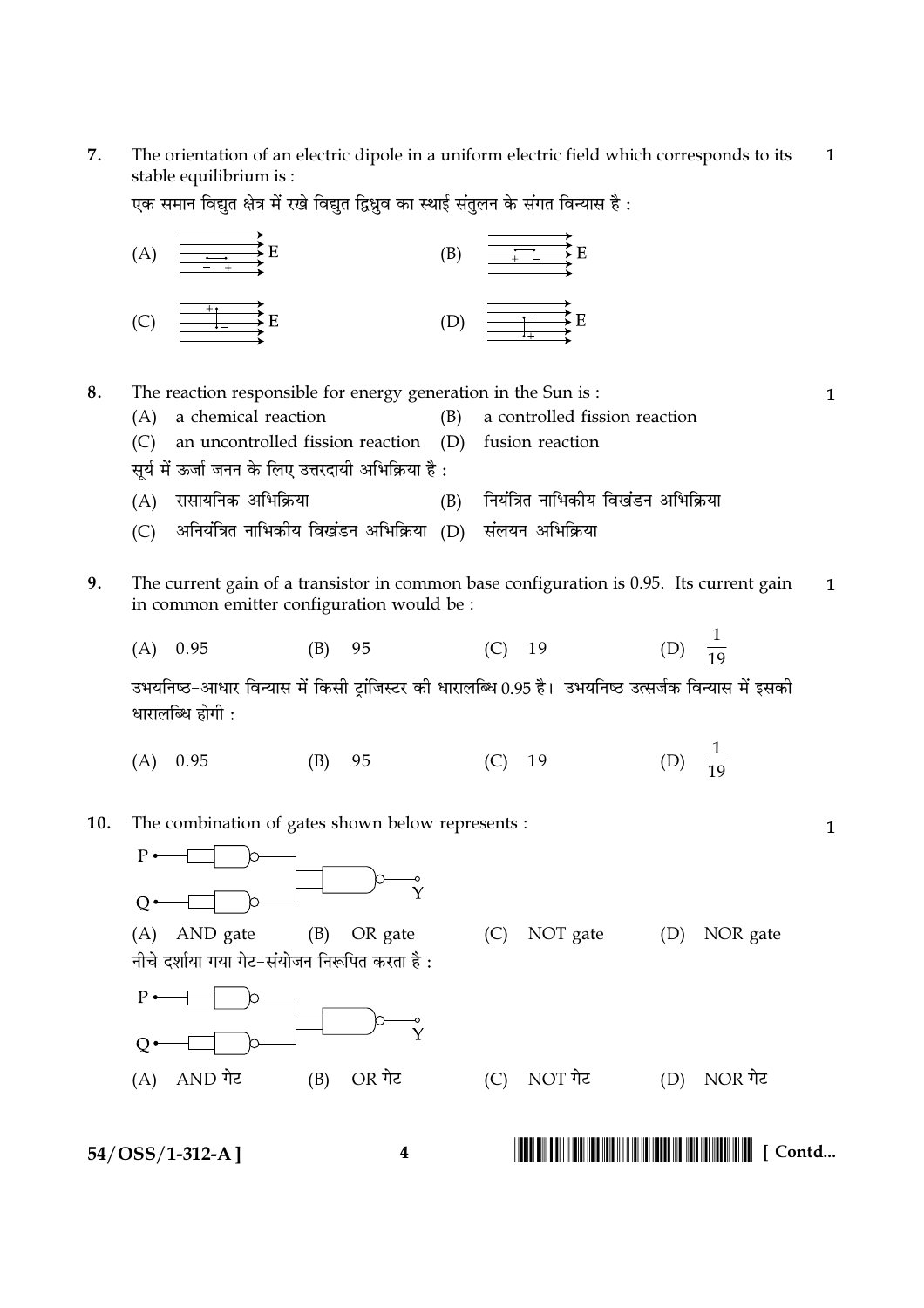- 11. Mention two ways by which the strength of a given electromagnet can be increased. ऐसे दो तरीकों का उल्लेख कीजिए जिनके द्वारा किसी दिए गए विद्युत चुम्बक की प्रबलता में वृद्धि की जा सकती है।
- Bodies A and B having masses  $m_1$  and  $m_2$  ( $m_1 > m_2$ ) respectively have same linear  $\overline{2}$ 12. momentum. Which of the two is moving faster? Explain your answer with relevant mathematical relations. पिंड A और B, जिनके द्रव्यमान क्रमश:  $m_1$  एवं  $m_2$  हैं,  $(m_1 > m_2)$ , समान संवेग से गतिमान हैं। इनमें से किस पिंड का वेग अधिक है ? अपने उत्तर की व्याख्या संगत गणितीय व्यंजक द्वारा कीजिए।
- The speed of sound in air is 332 ms<sup> $-1$ </sup> at 0° C. Calculate its speed at 20° C.  $\mathcal{P}$ 13. 0° C पर वायु में ध्वनि की चाल 332  $\text{ms}^{-1}$ हैं। 20° C पर इसकी चाल का परिकलन कीजिए।





In the given circuit, no current is flowing through 100  $\Omega$  resistor. Calculate the value of R. Show relevant mathematical steps.

दिए गए विद्युत परिपथ में, 100  $\Omega$  प्रतिरोध में कोई धारा प्रवाहित नहीं हो रही है। R का मान परिकलित कीजिए। आवश्यक गणितीय परिकलन चरण दर्शाइए।

When radiations of frequency  $5.6 \times 10^{14}$  Hz are incident on a material, photoelectrons  $15.$  $\overline{2}$ are released from it with zero kinetic energy. Calculate the work function of the material. (Planck constant  $= 6.6 \times 10^{-34}$  JS) जब किसी पदार्थ पर 5.6 $\times 10^{14}$  Hz आवृत्ति के विकरण आपतित होते हैं तो उससे फोटोइलेक्ट्रॉन शून्य गतिज

ऊर्जा से विमुक्त होते हैं। पदार्थ के कार्यफलन का परिकलन कीजिए। (प्लॉक नियतांक=6.6×10 $^{-34}$  IS)

What is meant by directional characterstics of a p-n junction? Give its one application **16.**  $\overline{2}$ based on this characteristic. p-n संधि डायोड के दैशिक अभिलक्षणों से क्या अभिप्राय है? इस अभिलक्षण पर आधारित इसका एक

अनुप्रयोग बताइए।

54/OSS/1-312-A]

 $\overline{2}$ 

 $\overline{2}$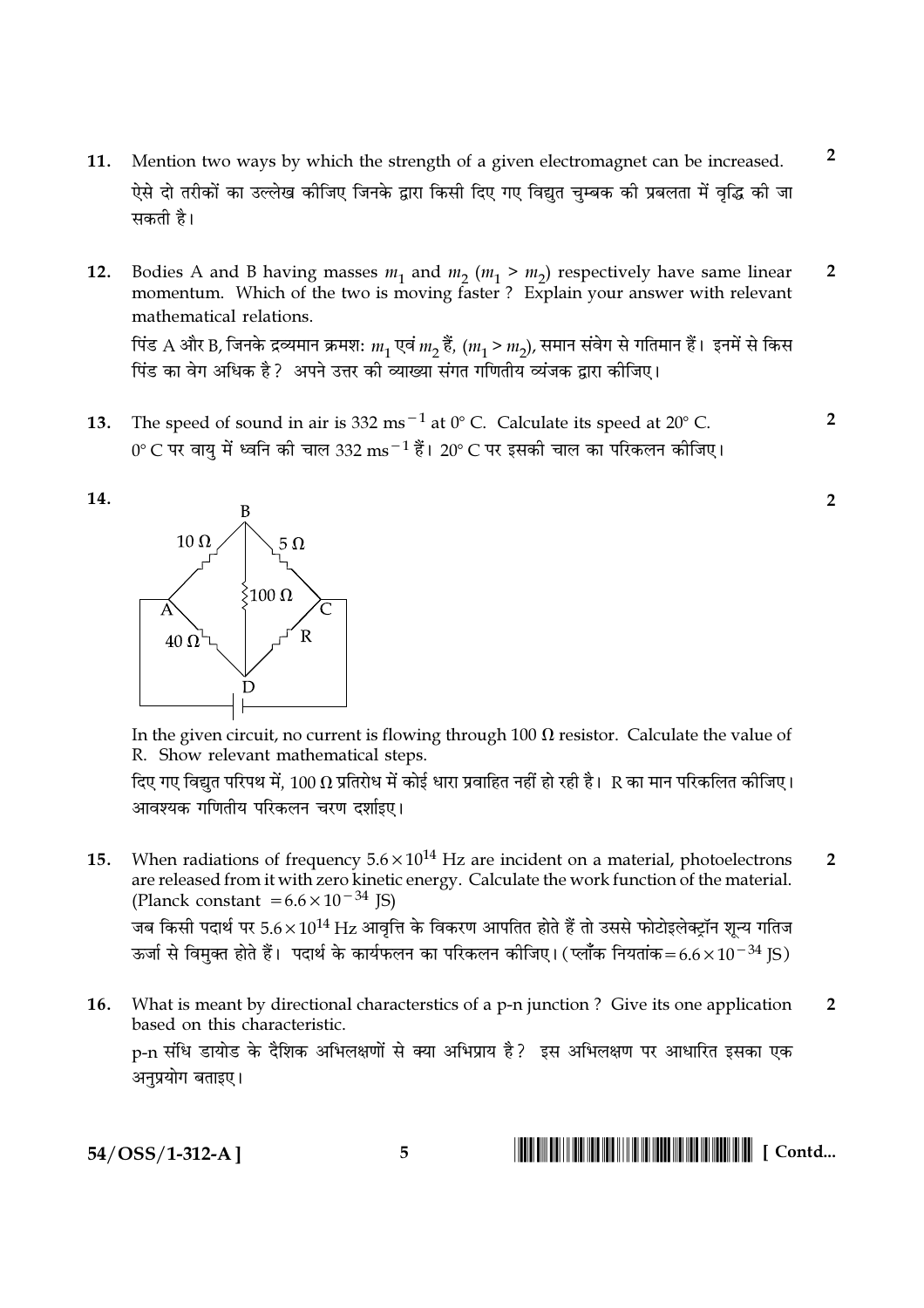

In a tube of the shape shown in figure, a non-viscous fluid is in continuous, streamlined flow. Out of points A, B and C at which point will the pressure be minimum and why? चित्र में दर्शाई गई एक नलिका में से एक अश्यान तरल संतत अनुरैखिक प्रवाह में है। A, B और C में से किस बिंदु पर तरल का दाब न्युनतम है? और क्यों?

- A heat engine operates between 20° C and 80° C. Calculate maximum possible efficiency 18.  $\overline{2}$ of this engine. कोई ऊष्मा इन्जन 20° C तथा 80° C के बीच प्रक्रमित होता है. इसकी अधिकतम संभावित दक्षता का परिकलन कोजिए।
- 19. An open pipe of length  $l_1$  and a closed pipe of length  $l_2$  both resonate with the same  $\overline{2}$ tuning fork in their fundamental mode of vibration. Calculate the value of  $l_1/l_2$ .  $1_1$  लम्बाई का एक खुला पाइप तथा  $1_2$  लम्बाई का एक बन्द पाइप एक ही द्विभुज स्वरित्र के साथ अपनी मूल कम्पन अवस्था में अनुनादित हैं।  $1_1/\overline{1_2}$  के मान का परिकलन कीजिए।
- $20.$ Indicating the meaning of the symbols used, write mathematical expression for Raynold  $\overline{\mathbf{4}}$ number. How does its value determine the nature of flow of a fluid ? Show that Raynold number is a pure number having no dimensions. प्रयुक्त संकेतों के अर्थ बताते हुए रेनॉल्ड संख्या के लिए व्यञ्जक लिखिए। यह संख्या किसी तरल की प्रवाह प्रकृति का निर्धारण कैसे करती है ? दर्शाईए कि रेनॉल्ड संख्या एक शद्ध संख्या है और इसकी कोई विमा नहीं होती।
- What is meant by the statement. "Internal energy is a function of state". Will the  $21.$  $\boldsymbol{4}$ internal energy of a system increase or decrease when work is done on it. Write the mathematical statement for first law of the thermodynamics. Write the convention used for determination of sign of work done in this expression. कथन, ''आंतरिक ऊर्जा एक अवस्था फलन है।'' से क्या तात्पर्य होता है ? जब किसी निकाय पर कोई कार्य किया जाता है तो उसकी आंतरिक ऊर्जा में वृद्धि होती है या कमी आती है। ऊष्मागतिकी के प्रथम नियम का गणितीय कथन लिखिए। इस व्यञ्जक में कार्य का चिहन निर्धारित करने के संबंध में परिपाटी का उल्लेख कोजिए।
- Explain the principle, construction and working of a cyclotron with the help of a labelled  $\overline{\mathbf{4}}$  $22.$ diagram.

एक नामांकित आरेख की सहायता से साइक्लोट्रोन का सिद्धांत, संरचना और कार्यविधि समझाईए।

**OR / अथवा** 

Explain the principle, construction and working of a moving coil galvanometer with the help of a labelled diagram.

नामांकित चित्र की सहायता से चल कंडल धारामापी का सिद्धांत. संरचना और कार्यविधि समझाईए।

54/OSS/1-312-A]

6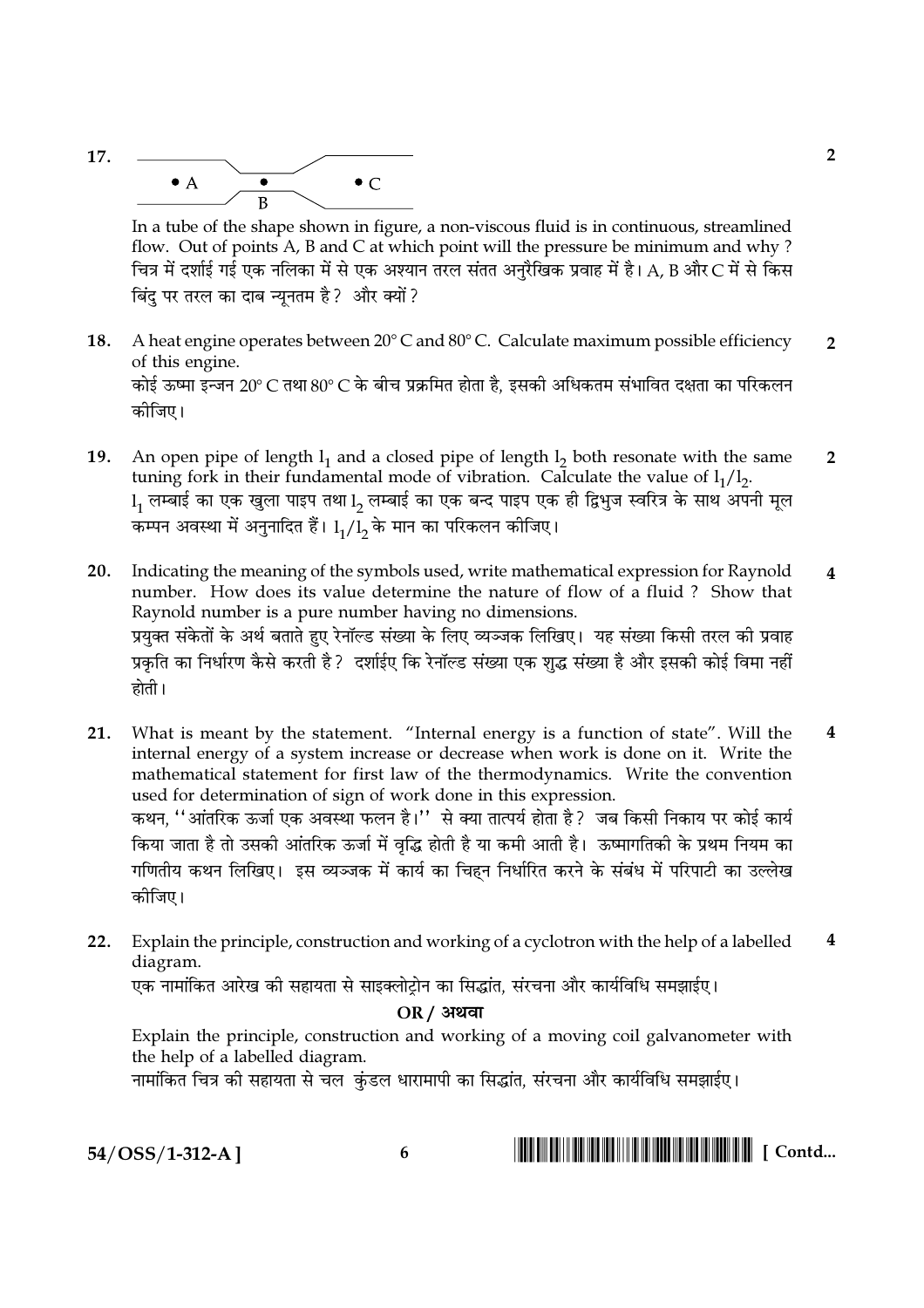With the help of a diagram, describe the set up of Young's double slit experiment. 23.  $\overline{\mathbf{4}}$ Write conditions for the formation of bright and dark fringes in terms of (i) path difference (ii) phase difference. चित्र की सहायता से यंग के द्विझिरी प्रयोग व्यवस्था का वर्णन कीजिए। दीप्त और अदीप्त फ्रिंज निर्माण की शर्तें

(i) पथ-अन्तर (ii) कला-अन्तर के पदों में लिखिए।

- $\overline{\mathbf{4}}$ Using Bohr's model of hydrogen atom, derive mathematically that the energy of the 24. electron in its n<sup>th</sup> orbit is given by  $E_n = -\frac{13.6}{n^2} eV$ . बोर के हाइड़ोजन परमाणु मॉडल का उपयोग करके गणितीय रूप से व्युत्पन्न कीजिए कि इलेक्ट्रॉन की इसकी n वीं कक्षा में ऊर्जा  $E_n = -\frac{13.6}{2}$  eV होती है।
- 25. What are energy bands in solids? How are these formed? How do we classify solids  $\boldsymbol{4}$ as conductors and semiconductors on the basis of energy band diagram? ठोसों में ऊर्जा-बैंड क्या होते हैं? वे कैसे निर्मित होते हैं? ऊर्जा-बैंडों के आधार पर हम ठोसों का वर्गीकरण चालक और अर्धचालक के रूप में किस पकार करते हैं ?
- 26. Explain why:
	- Sky appears blue when viewed from earth.  $(i)$
	- Sun appears red at the time of Sunrise and Sunset.  $(ii)$ व्याख्या कीजिए कि क्यों :
	- पृथ्वी से देखने पर आकाश नीला नजर आता है।  $(i)$
	- सर्योदय एवं सर्यास्त के समय सर्य लाल नजर आता है।  $(ii)$
- $27$ State the three laws of motion. Use the first law to define force and inertia and the 6 second law to define acceleration.

गति के तीन नियम लिखिए। पहले नियम का उपयोग करके बल एवं जड़त्त्व को तथा द्वितीय नियम का उपयोग करके त्वरण को परिभाषित कीजिए।

28. What is Electromagnetic Inductions? State Faraday's law of Electromagnetic Induction. 6 Express second law in mathematical form. Name and state the law used for determination of direction of induced emf.

विद्युत-चुम्बकीय प्रेरण क्या होता है ? विद्युत-चुम्बकीय प्रेरण संबंधी फैराडे का नियम लिखिए। द्वितीय नियम के लिए गणितीय व्यंजक भी लिखिए। प्रेरित  $\mathrm{emf}$  की दिशा बताने के लिए प्रयक्त नियम का नाम तथा कथन लिखिए।

54/OSS/1-312-A]

 $\overline{\mathbf{4}}$